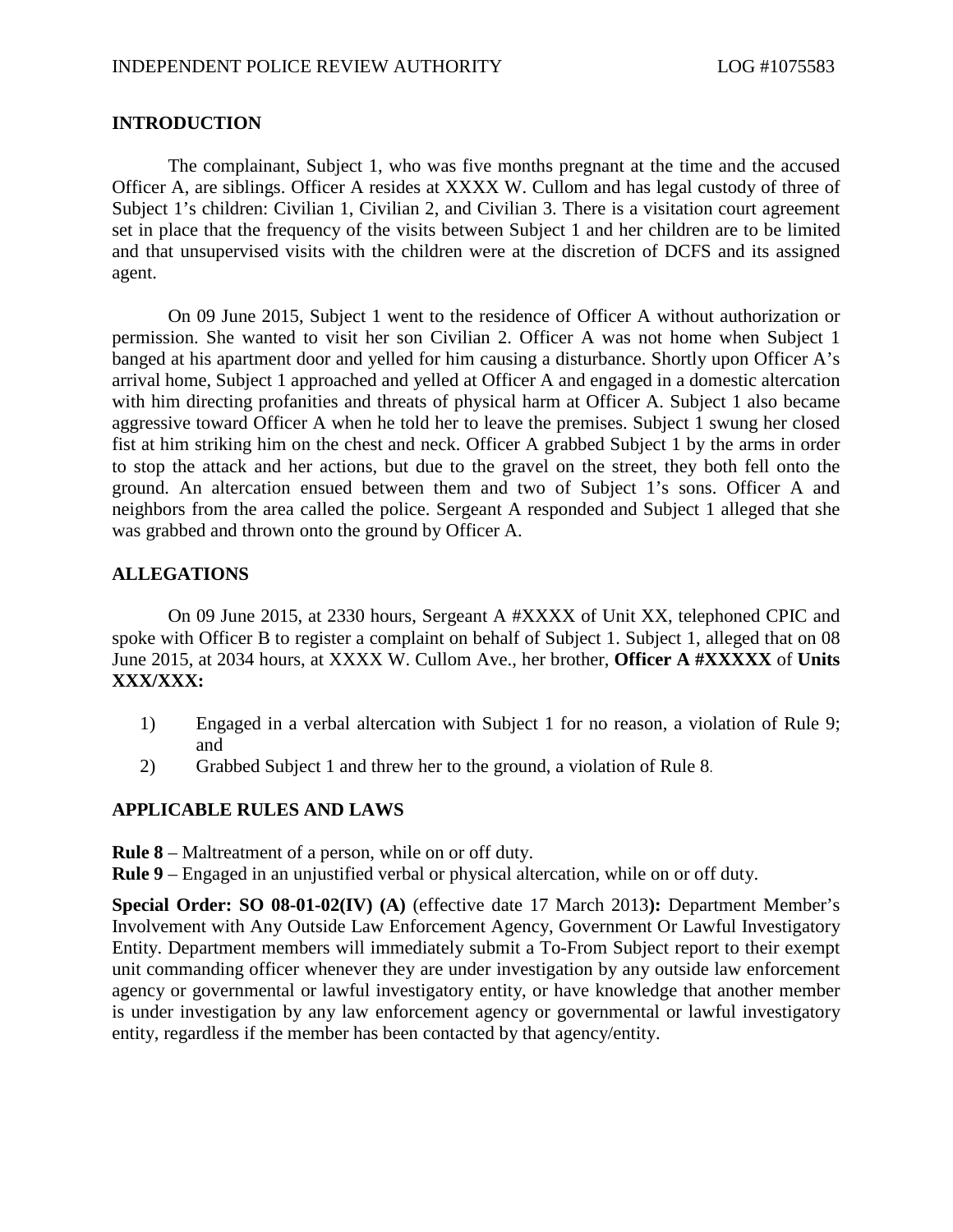### **INVESTIGATION**

In the **Initiation Report**, Sergeant A #XXXX of Unit XXX indicated that the complainant,Subject 1, alleged that during an argument with the accused Officer  $A$ ,<sup>1</sup> regarding visitation rights to her three children of whom the accused also has legal rights Officer A grabbed her and took her down to the ground causing abrasions to her right arm and knee. Subject A also alleged that her head was sore and that she is five months pregnant. Subject 1 alleged that Officer A also grabbed her stomach. Chicago Fire Department Ambulance XX was on scene, but Subject 1 refused medical treatment. Sergeant A identified various witnesses to the incident and documented their information in the Initiation and Case Reports as Civilian 2, Civilian 1, Civilian 4, Civilian 5, Civilian 6, and Civilian 7. (Att. 4)

The **Original Case Incident Report** (HY #XXXXXX) indicated that Officer A, who was walking home with his niece (Civilian 1) and his nephew (Civilian 2), received a call from his landlord, and learned that there was a woman in front of their residential building banging on the front door yelling for him. The report documented that the woman was Officer A's sister, Subject 1. The case report documented that Officer A is the legal guardian of Civilian 1 and Civilian 2, who are Subject 1's children. Upon reaching the building, Subject 1 charged at Officer A and began to yell and verbally abuse him regarding her rights to see her children. Officer A told Subject 1 to leave the premises, but she refused and continued to be aggressive. In addition, Subject 1 told Officer A that she was "going to find someone to kick his ass and burn his car." The report documented that when Officer A attempted to take a photograph of Subject 1's vehicle, she began to swing at Officer A, striking him on the chest and neck with a closed fist.

At this time, Officer A restrained Subject 1 by the arms to stop the attack and due to the gravel on the street; they both fell onto the ground. While on the ground, Civilian 8 (Subject 1's son) and his friend, Civilian 7, approached Officer A, who was on the ground. Officer A was trying to detain Subject 1 while on the ground, but fearing of receiving a battery allowed her to get up. Officer A walked away as officers responded to the scene. The report documented that Subject 1 is five months pregnant and requested an ambulance. Due to Subject 1's pregnancy, Officer A declined to have Subject 1 arrested for domestic battery. Officer A requested a police supervisor to respond to the scene, to document the incident. The Case report identified various witnesses to the incident: Civilian 2, Civilian 1, Civilian 4, Civilian 5, Civilian 6 and Civilian 7. (Att. 6)

The **Supplementary Report** (HY #XXXXXX) did not provide any further information, since Officer A refused to prosecute Subject 1. There were no other distributions regarding this case which was cleared and closed. The Supplementary Report identified various witnesses to the incident as Civilian 2, Civilian 1, Civilian 4, Civilian 5, Civilian 6, and Civilian 7. (Att. 7)

In her **statement** to IPRA on 12 June 2015, the complainant, **Subject 1**, stated that she went to go visit her son, Civilian 2, who resides with her brother, Officer A. Officer A has custody of three of her children: Civilian 2, Civilian 1 and Civilian 3. Upon arrival to his home,

<span id="page-1-0"></span> $1$  Officer A was a Probationary Police Officer (PPO) when the complaint was initially registered. Officer completed his probation in April and for the purpose of this report, we will refer to him as Officer.  $10$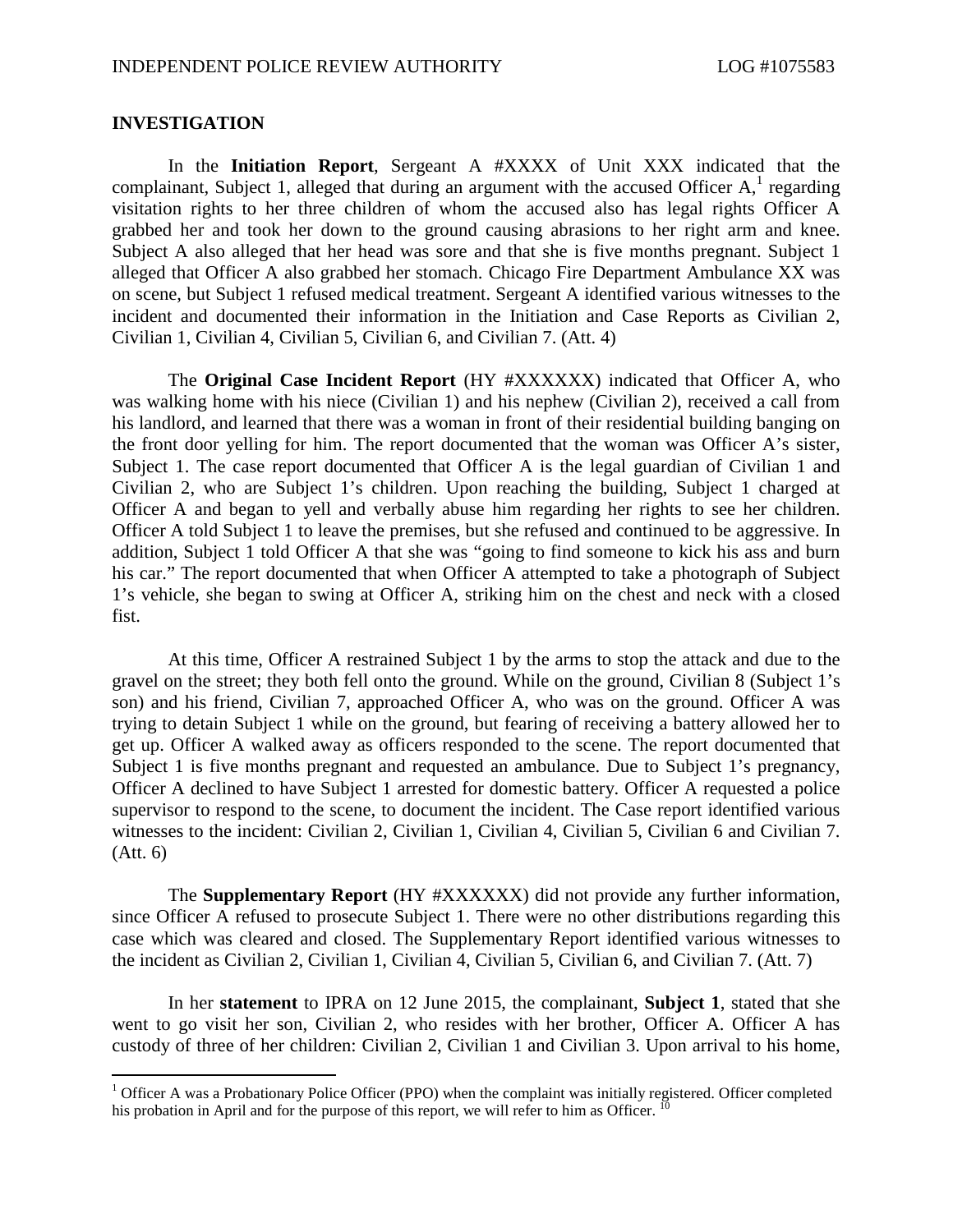she engaged in a verbal argument with Officer A, because he told her to leave and threatened to call the police. The altercation took place outside on the sidewalk and during the argument Subject 1's other son, Civilian 8, arrived at the scene with his friend, Civilian 7. Subject 1 stated that Civilian 8 attempted to escort her to Civilian 7's vehicle; as she walked away, Officer A followed behind and Subject 1 felt like she was going to be attacked. Subject 1 turned around with her arms half extended and made contact with Officer A's chest striking him. Subject 1 turned around as Officer A grabbed her arm and shoulder/back area causing them both to lose their balance and fall to the ground. Subject 1 stated that the unleveled sidewalk was one of the reasons she fell to the ground. Subject 1 stated that during the time that Officer A grabbed her, Civilian 8 was also holding, almost hugging, Subject 1, which also contributed and caused her to fall to the ground.

Subject 1 stated that her fall to the ground was not intentionally done or caused by Officer A, but by the unleveled ground, her emotions and Civilian 8 holding her. Subject 1 was five months pregnant at the time of this incident. Subject 1 stated that she and Officer A have a scheduled meeting about the custody of her children, since he is currently the legal guardian. She sustained a small cut on the right hand and a scrape on the right knee. A Chicago Fire Department ambulance responded to the incident, but she refused medical attention from the paramedics. She sought medical treatment at Northwestern Hospital later that day. (Atts. 14 – 15)

Subject 1 refused to give permission for IPRA to interview her children **Civilian 8**, **Civilian 2**, and **Civilian 1**. (Att. 24)

Several calls were made to **OEMC** to report the incident involving Officer A and Subject 1. They are documented as followed:

- At 2034 hours Officer A called 911 from (XXX-XXX-XXXX) to report a domestic altercation with his sister and requested police assistance to remove her from the location.
- At 2037 hours a call from Civilian 9 (XXX-XXX-XXXX) documented people fighting in the street.
- At 2038 hours a call from Civilian 10 (XXX-XXX-XXXX) where she stated that six people were fighting with a pregnant woman.
- At 2038 hours a call from Civilian 11 (XXX-XXX-XXXX) where he stated that a male was fighting in the street with a female yelling she's pregnant. A crowd was gathering.
- At 2039 hours a call from Subject 1 (XXX-XXX-XXXX) where she reported to be a five months pregnant female who was attacked by her brother and requested EMS.
- At 2039 hours Officer A called (XXX-XXX-XXXX and stated that he's an off-duty police officer and requested police assistance. He stated that his sister was hitting him. No weapons were seen and Supervisor A was notified. (Atts.  $8 - 10$ )

In her telephone conversation to IPRA on 16 June 2015, witness **Civilian 10** (who was identified from the OEMC Event Query and 911 calls) stated that she was in her apartment with her boyfriend, Civilian 11, when they heard a woman yelling outside. Civilian 10 looked out the front window and observed a Hispanic female who appeared to be pregnant (now identified as Subject 1) yelling at a man (now identified as Officer A) about children. While Civilian 10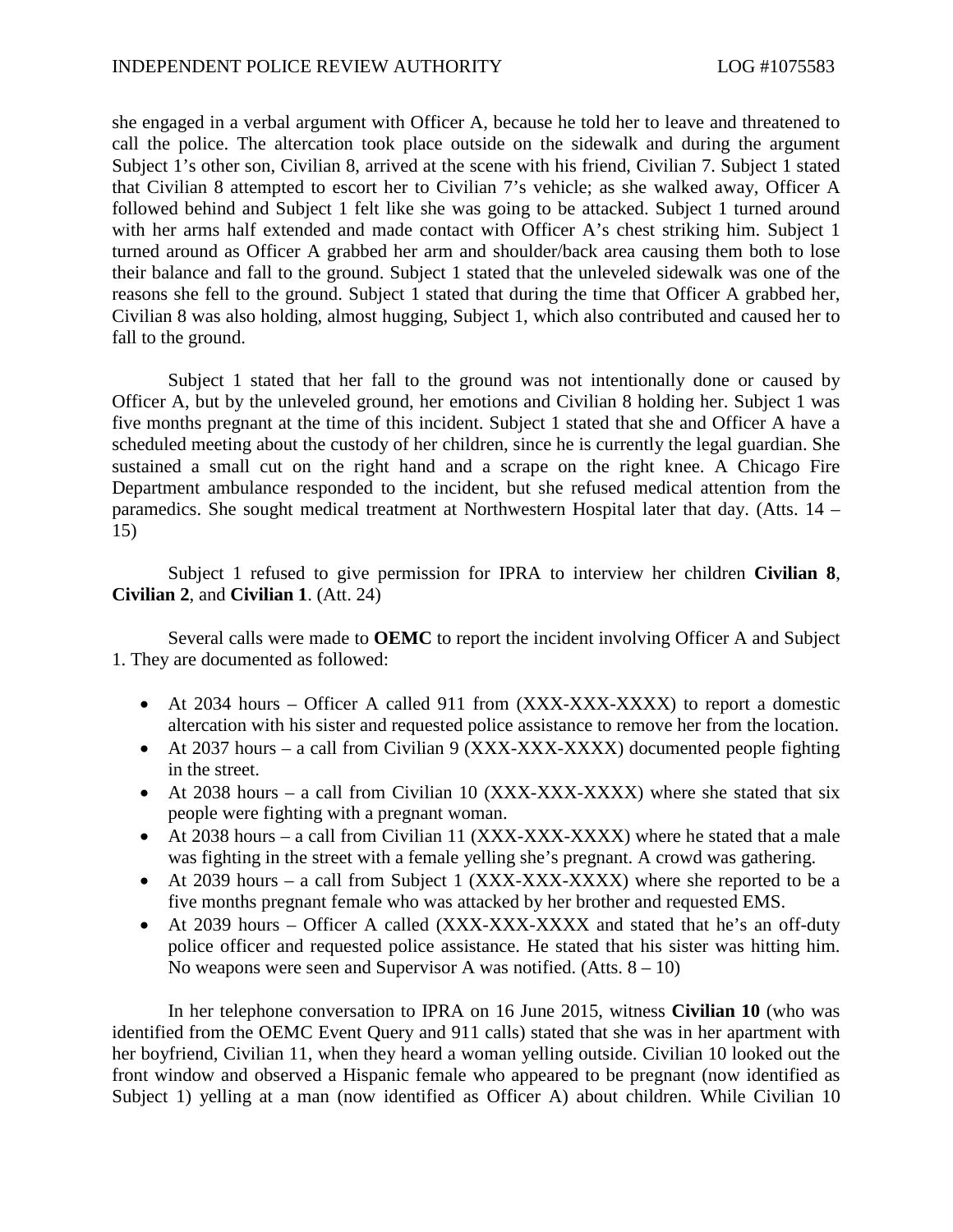watched, a vehicle with two young men arrived at the scene and pulled up to the curb. One of the young men exited the vehicle, approached and grabbed Subject 1 and pulled her away from the argument. Subject 1 was yelling at Officer A and directing profanities at him. At one point, Subject 1 turned around, swung her purse and struck Officer A. Subject 1 also used her hand to strike Officer A on his chest, but Civilian 10 was not sure if the purse made contact with Officer A. At this time, a young man that was standing next Officer A (now identified as Civilian 2) attempted to stop Subject 1's actions toward Officer A as Officer A grabbed either Subject 1's arms or shoulders. Subject 1 shoved Officer A and somehow they both fell to the ground. Civilian 10 did not know if they had both lost their balance and fell to the ground, or if Officer A had thrown Subject 1 onto the ground.

Civilian 10 stated that one of the young men (now identified as Civilian 8) who arrived in the vehicle engaged in a physical altercation with the other young man (now identified as Civilian 2) that was trying to separate Subject 1 and Officer A. Civilian 10 stated that in between these altercations, she and her boyfriend, Civilian 11 called the police several times. They continued to watch the incident from the window and heard Officer A also call the police to the scene. Civilian 10 stated that it was at that moment that she heard Officer A identify himself as a police officer. The police and an ambulance responded to the scene. Civilian 10 stated that she did not know what injuries if any were sustained by Subject 1 or Officer A. However, she believed that Subject 1 refused medical treatment. Civilian 10 stated that some of her neighbors were outside when the incident occurred, but she did not know their names or contact information. (Att. 23)

In her telephone conversation to IPRA on 16 June 2016), witness **"Civilian 9"** (who was identified from the OEMC Event Query and 911 calls) stated that she was at home when she heard a woman yelling outside. She looked out the front window and saw a Hispanic female who appeared to be pregnant yelling at a Hispanic male. They were outside across the street and the female (now identified as Subject 1) was cursing at the male (now identified as Officer A) something about the kids. Civilian 9 stated that Subject 1 swung her purse at Officer A. There was a young man (now identified as Civilian 2) standing next to Officer A when two other young men arrived on the scene. One of the two young men that arrived at the scene (now identified as Civilian 8) attempted to take Subject 1 away from the scene. However, Subject 1 pulled away from him and continued the argument with Officer A. At one point, Officer A attempted to grab Subject 1 when she swung her purse at him. Civilian 9 stated that she turned around to get her cellular phone to call the police. Upon returning to the window, both Subject 1 and Officer A were on the ground.

Civilian 9 did not observe how they both ended on the ground. Civilian 9 also stated that she observed as Civilian 8 and Civilian 2 engaged in a physical altercation. The police responded, but no one was arrested. Civilian 9 stated that an ambulance responded to the scene, but she was unsure if Subject 1 was taken to the hospital. Civilian 9 stated that several of her neighbors were outside when the incident occurred, but she was unable to identify any of the neighbors by name or contact information. (Att. 22)

In a telephone conversation with IPRA on 11 September 2015, **Civilian 4** stated that on the date of the incident he recalled a pregnant woman (now identified as Subject 1) as being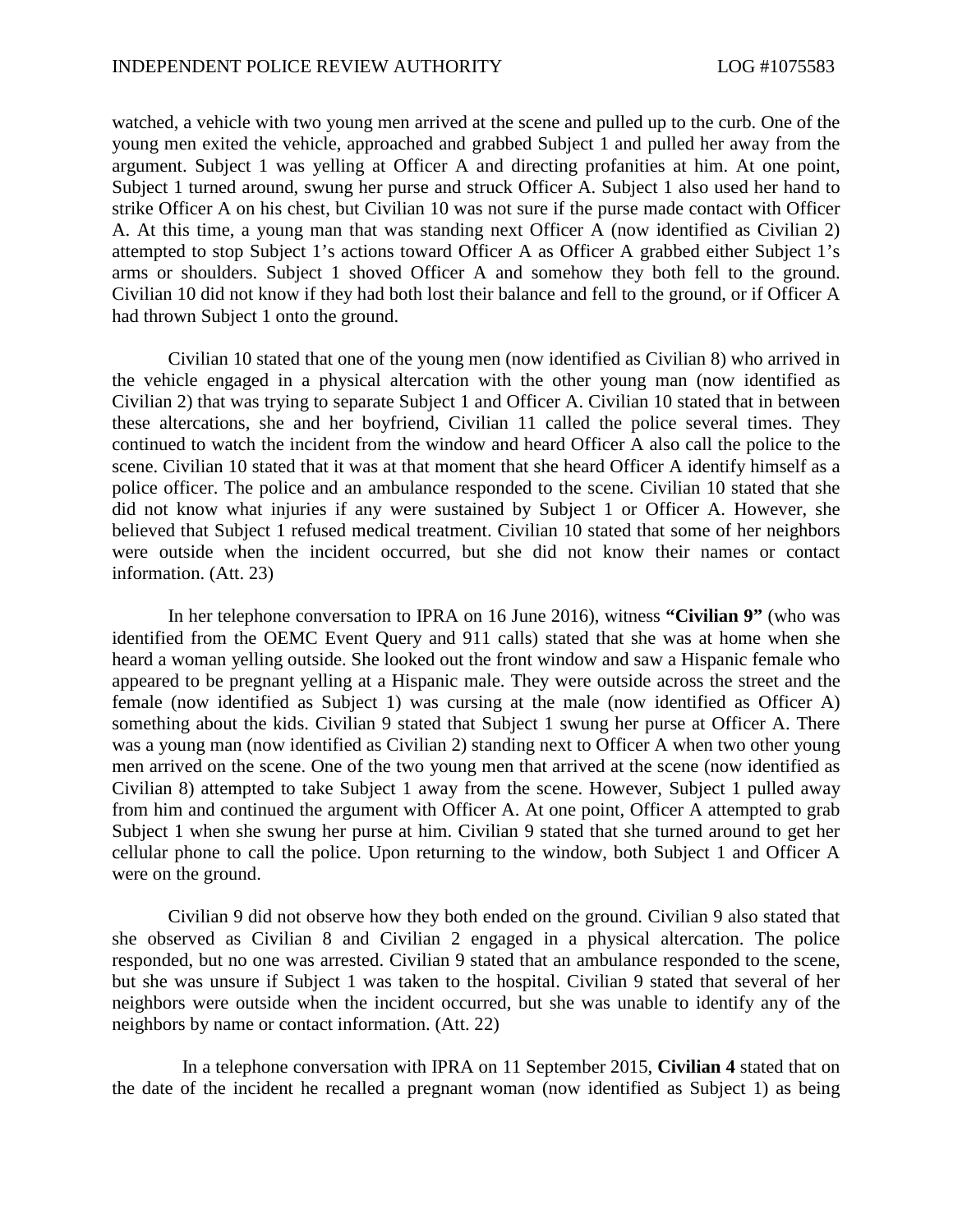"crazy," verbal and physical toward a Hispanic male (now identified as Officer A). During the altercation, Subject 1 slipped and fell to the ground. Civilian 4 terminated the conversation and refused to provide any further information. He provided the phone to his girlfriend, Civilian 5, who provided a separate interview. (Att. 25)

In a telephone conversation with IPRA on 11 September 2015, **Civilian 5** stated that she and Civilian 4 were outside in front of their building when they saw a female (now identified as Subject 1) outside of their building banging on the door. A man (now identified as Officer A) told some kids to go inside. Civilian 5 stated that Officer A resides in the first floor apartment. Subject 1 then stated to him, "You fucking bitch," "You think you are all tough because you were in the Marines," and she then told him that she would fight him. Subject 1 was accompanied by her son and another male. Civilian 5 then heard 16-year-old Civilian 1 say that her mom was "crazy." Civilian 5 observed Subject 1 slip when she attempted to hit Officer A, but she did not see Subject 1 hit the ground. Civilian 5 stated that Officer A had his hands up in front of him to stop Subject 1, but that he never struck or touched her. (Att. 26)

**Attempts** were made to contact Civilian 9, Civilian 10, Civilian 4 and Civilian 5 to formally conduct an interview with them or have them authenticate their telephone conversations. Personal visits and telephone calls were done, but were all met with negative results.  $(A$ tts.  $28 - 34)$ 

Numerous **attempts** were made to contact and interview **Civilian 6** and **Civilian 11**. Personal visits were conducted, letters were mailed, and telephone calls were made. All attempts were met with negative results. (Atts.  $27, 31 - 34$ )

**Northwestern Medical Hospital Records** of Subject 1 from 10 June 2015 documented that Subject 1 was admitted with a complaint of pain to her stomach, abrasions to her left hand and right knee. Subject 1 informed hospital personnel that she was assaulted by her brother after she went to go see her children. Subject 1 stated that during the altercation with her brother, she was thrown to the ground onto her stomach then he jumped on her back. The final diagnosis was abdominal pain. (Att. 36)

A **canvass** of the location of incident was conducted. The R/I spoke with Civilian 13, who was not a witness to the incident, but related that her husband, Civilian 14, was a partial witness. Civilian 13 agreed to provide her husband with the business card. The R/I also spoke with Civilian 15, who was not a witness to the incident, but she identified her daughter Civilian 16, who was not home, as a possible witness. Civilian 15 agreed to have her daughter contact the R/I. No other witnesses or video recordings were located. (Att. 30)

The **Court documents** regarding visitation between Subject 1 and her children documented that the visits between them are to be limited. It also specified that unsupervised visits, their frequency and duration are to be at the discretion of DCFS or its assigned agent after providing all involved parties with a copy of the arranged visits before they take place. (Att. 18)

The **Ambulance** report from the Chicago Fire Department documented that Ambulance #47 responded to the scene at approximately 2043 hours. The report documented that Subject 1